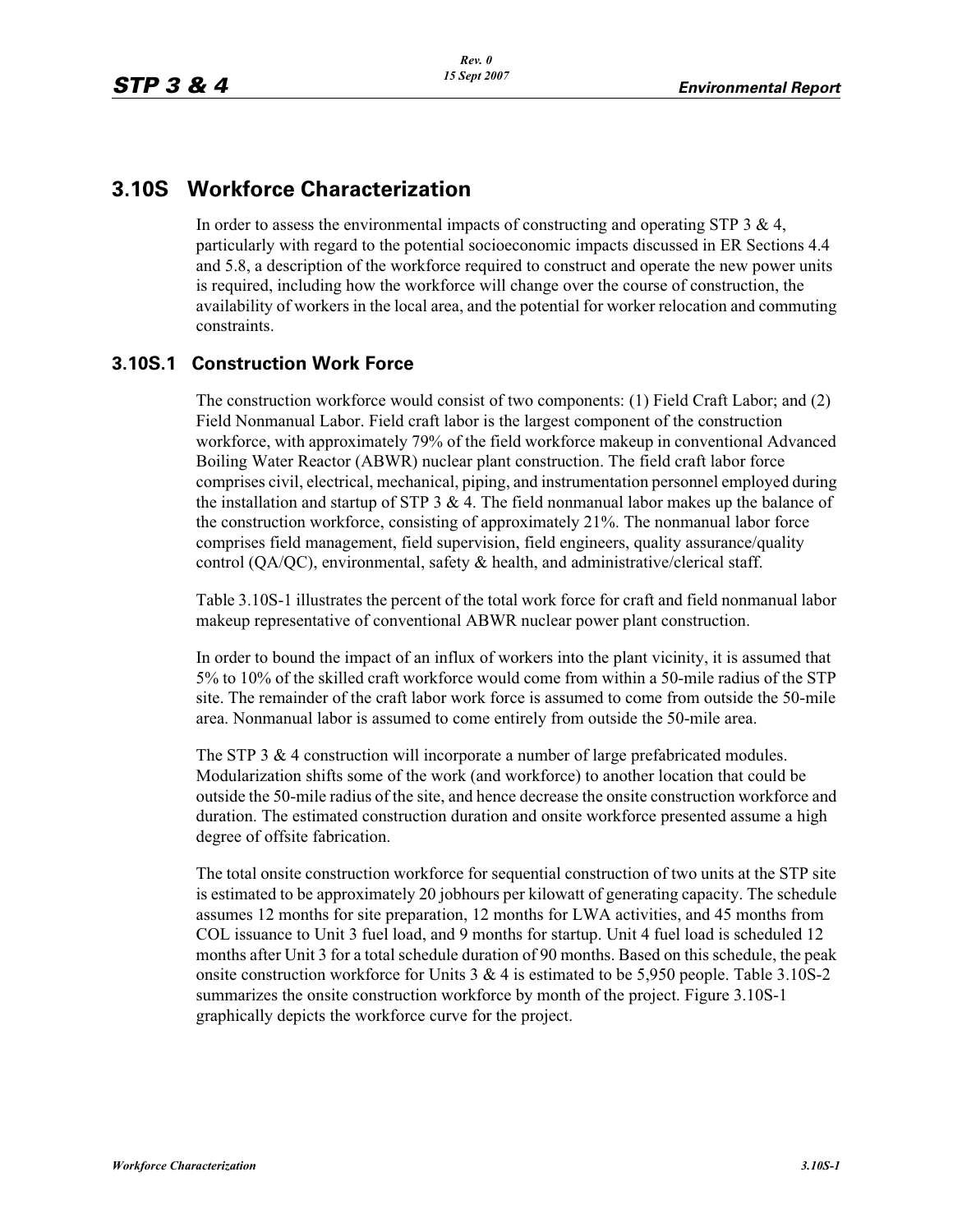### **3.10S.2 Worker Relocation and Commuting**

Construction workers typically commute up to 50 miles to a jobsite. Assuming 5% (lower estimate) of the construction craft workforce will be recruited from within the 50-mile radius, approximately 340 local craft people could be employed in Unit  $3 \& 4$  construction. It is assumed that the balance of the construction workforce will come from outside the 50-mile radius. For the analysis of construction impacts in Chapter 4, it is assumed that the nonmanual labor workforce will relocate to the area from outside the 50-mile radius. Seventy to eighty percent of the construction workforce will be employed for more than four years. Most of the craft labor from outside the 50-mile radius will seek temporary housing, and most of the nonmanual staff will relocate to the area and seek permanent housing. Construction employees typically locate to within 50 miles of the construction area.

### **3.10S.3 Operation Work Force**

A study commissioned by DOE (Reference 3.10S-1) estimated the additional operations work force for a new ABWR unit constructed at an existing site. Applying the DOE study analysis to the operation of STP 3  $\&$  4, it is estimated that the additional onsite operations workforce would be approximately 405 people per unit, with an additional nonoperational offsite support staff of 39 people per unit. The total required additional operations personnel for STP 3  $\&$  4 (both units) would be 810 onsite and 78 offsite support staff, for a total of 888 people. Figure 3.10S-2 graphically depicts the operations workforce for Units  $3 \& 4$ . The operations staff for each unit would be put in place approximately two years before fuel load of the unit, to allow time for simulator training and startup testing. It is assumed the operations workforce would be recruited from outside the 50-mile radius.

#### **3.10S.4 References**

3.10S-1 "Study of Construction Technologies and Schedules, O&M Staffing and Cost, Decommissioning Costs and Funding Requirements for Advanced Reactor Designs," U.S., Department of Energy, Volume 1. Prepared under Cooperative Agreement DE-FC07-03ID14492, Prepared by Dominion Energy, Inc., Bechtel Power Corporation, TLG, Inc., and MPR Associates, May 27, 2004.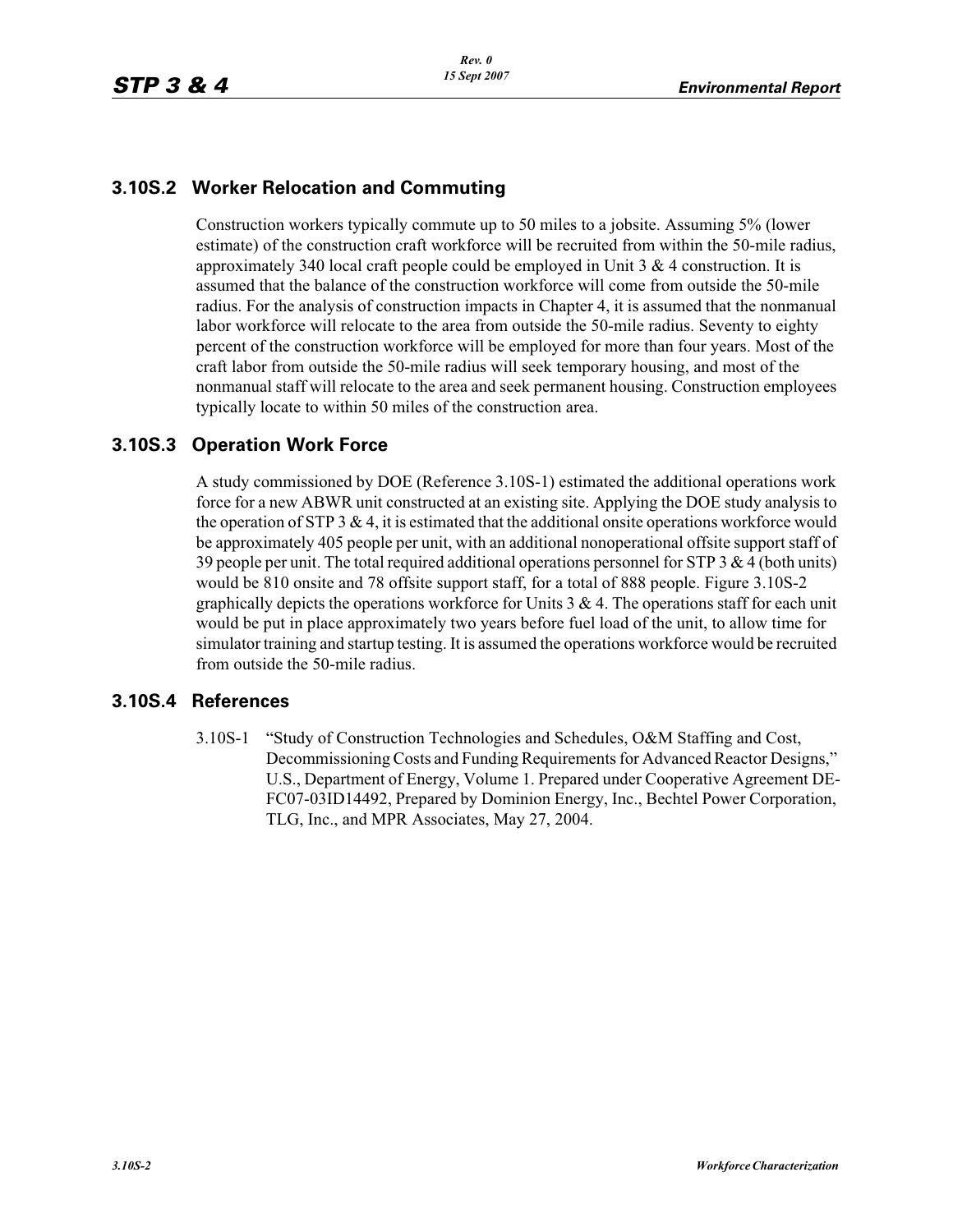| Labor                       | <b>Installation Items - Responsibility</b>                                                 | <b>Percent of Total</b><br><b>Work Force for</b><br><b>ABWR</b><br><b>Construction</b> |
|-----------------------------|--------------------------------------------------------------------------------------------|----------------------------------------------------------------------------------------|
| <b>Mechanical Equipment</b> | NSSS, Turbine Generator, Condenser,<br>Process Equipment, HVAC                             | 3%                                                                                     |
| Electrical                  | Equipment, Cable, Cable Tray, Conduit,<br>Wire, Connections                                | 12%                                                                                    |
| Concrete                    | Concrete and Reinforcing Steel                                                             | 13%                                                                                    |
| Structural steel            | Structural and Miscellaneous Steel                                                         | 3%                                                                                     |
| Other civil                 | Piling, Architectural Items, Painting,<br>Yard Pipe                                        | 4%                                                                                     |
| Piping/instrumentation      | Pipe, tubing, valves, hangers/ supports                                                    | 14%                                                                                    |
| Site support                | Scaffolding, equipment operation,<br>transport, cleaning, maintenance, etc                 | 15%                                                                                    |
| Specialty labor             | Fireproofing, insulation, rigging, etc.                                                    | 15%                                                                                    |
| Nonmanual labor             | Management, supervision, field<br>engineering, QA/QC, safety and health,<br>administration | 21%                                                                                    |

# **Table 3.10S-1 Percent Construction Labor Force by Skill Set**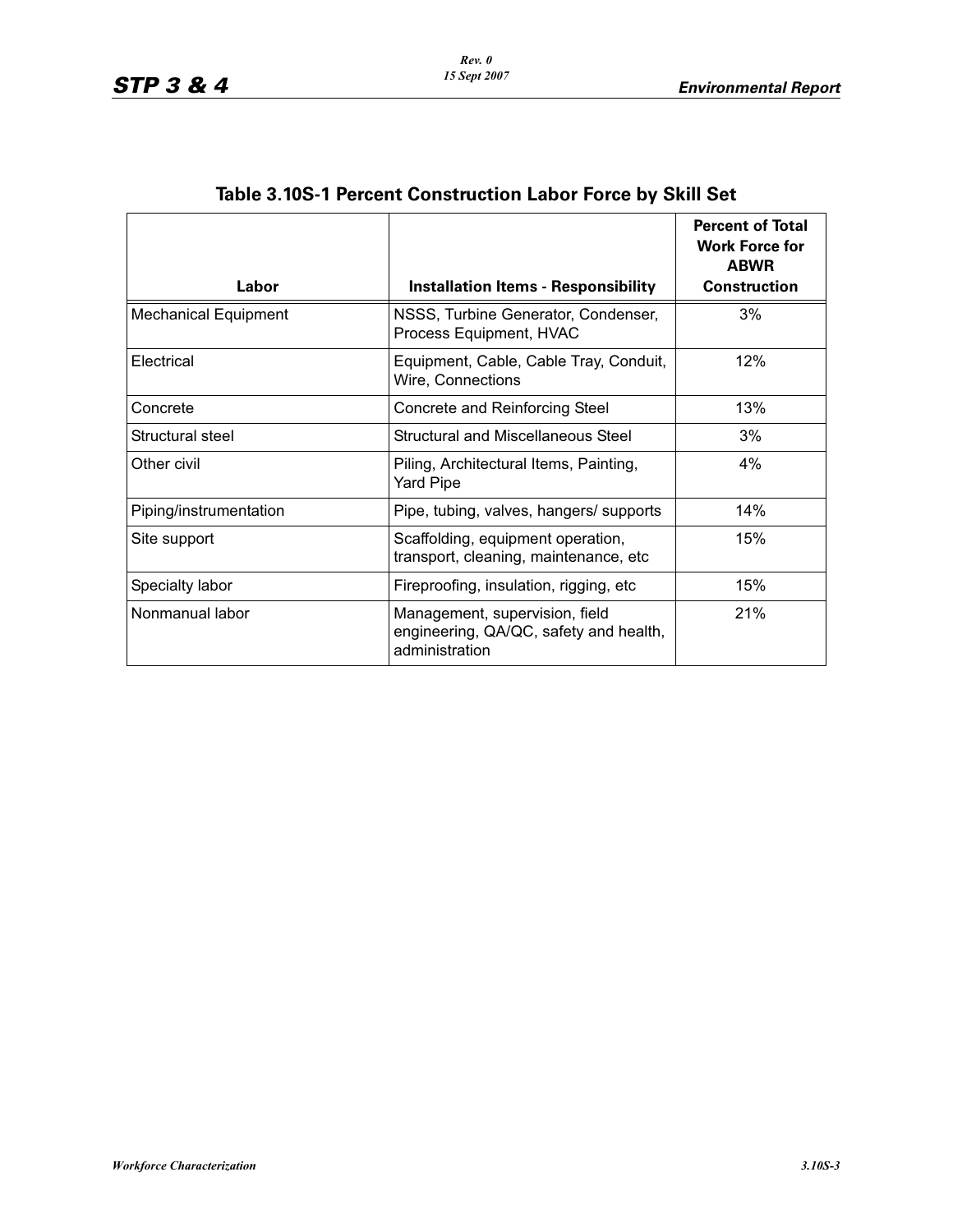| <b>Two ABWR Units</b> |                                     |                 |                                     |                 |                                     |              |                                     |  |  |
|-----------------------|-------------------------------------|-----------------|-------------------------------------|-----------------|-------------------------------------|--------------|-------------------------------------|--|--|
| <b>Month</b>          | <b>Workforce</b><br><b>Strength</b> | <b>Month</b>    | <b>Workforce</b><br><b>Strength</b> | <b>Month</b>    | <b>Workforce</b><br><b>Strength</b> | <b>Month</b> | <b>Workforce</b><br><b>Strength</b> |  |  |
| $-24[1]$              | 100                                 | 3               | 2800                                | 29              | 5950                                | 55           | 3000                                |  |  |
| $-23$                 | 200                                 | $\overline{4}$  | 2950                                | 30              | 5950                                | 56           | 2800                                |  |  |
| $-22$                 | 300                                 | $\overline{5}$  | $\overline{3100}$                   | 31              | 5950                                | 57           | 2600                                |  |  |
| $-21$                 | 400                                 | $\overline{6}$  | 3250                                | 32              | 5950                                | 58 [6]       | 2400                                |  |  |
| $-20$                 | 500                                 | $\overline{7}$  | 3400                                | 33              | 5950                                | 59           | 2200                                |  |  |
| $-19$                 | 600                                 | 8               | 3550                                | 34              | 5950                                | 60           | 2000                                |  |  |
| $-18$                 | 700                                 | $\overline{9}$  | 3700                                | 35              | 5950                                | 61           | 1800                                |  |  |
| $-17$                 | 800                                 | 10              | 3830                                | 36              | 5850                                | 62           | 1600                                |  |  |
| $-16$                 | 900                                 | 11              | 3960                                | $\overline{37}$ | 5750                                | 63           | 1400                                |  |  |
| $-15$                 | 1000                                | 12[4]           | 4090                                | 38              | 5650                                | 64           | 1200                                |  |  |
| $-14$                 | 1100                                | 13              | 4220                                | 39              | 5450                                | 65           | 1100                                |  |  |
| $-13$                 | 1200                                | 14              | 4350                                | 40              | 5250                                | 66           | 525                                 |  |  |
| $-12$ [2]             | 1300                                | 15              | 4480                                | 41              | 5050                                | 67           | $\mathbf 0$                         |  |  |
| $-11$                 | 1400                                | 16              | 4610                                | 42              | 4850                                |              |                                     |  |  |
| $-10$                 | 1500                                | 17              | 4740                                | 43              | 4650                                |              |                                     |  |  |
| $-9$                  | 1600                                | $\overline{18}$ | 4870                                | 44              | 4450                                |              |                                     |  |  |
| $-\frac{8}{5}$        | 1700                                | 19              | 5000                                | 45 [5]          | 4250                                |              |                                     |  |  |
| $-7$                  | 1800                                | $\overline{20}$ | $\frac{1}{5130}$                    | 46              | 4050                                |              |                                     |  |  |
| -6                    | 1900                                | 21              | 5260                                | 47              | 3900                                |              |                                     |  |  |
| $-5$                  | 2000                                | 22              | 5390                                | 48              | 3800                                |              |                                     |  |  |
| $-4$                  | 2100                                | 23              | 5520                                | 49              | 3700                                |              |                                     |  |  |
| $-3$                  | 2200                                | 24              | 5650                                | 50              | 3600                                |              |                                     |  |  |
| $-2$                  | 2300                                | 25              | 5800                                | 51              | 3500                                |              |                                     |  |  |
| $-1$                  | 2400                                | $\overline{26}$ | 5950                                | 52              | 3400                                |              |                                     |  |  |
| 1[3]                  | 2500                                | $\overline{27}$ | 5950                                | 53              | 3300                                |              |                                     |  |  |
| $\overline{2}$        | 2650                                | $\overline{28}$ | 5950                                | $\overline{54}$ | 3200                                |              |                                     |  |  |
|                       |                                     |                 |                                     |                 |                                     |              |                                     |  |  |

### **Table 3.10S-2 Estimated Construction Work Force and Construction Duration for Two ABWR Units**

[1] Site preparation activities begin

[2] LWA activities begin

[3] COL Issued, Unit 3 construction initiates

[4] Unit 4 construction initiates

[5] Unit 3 fuel load

[6] Unit 4 fuel load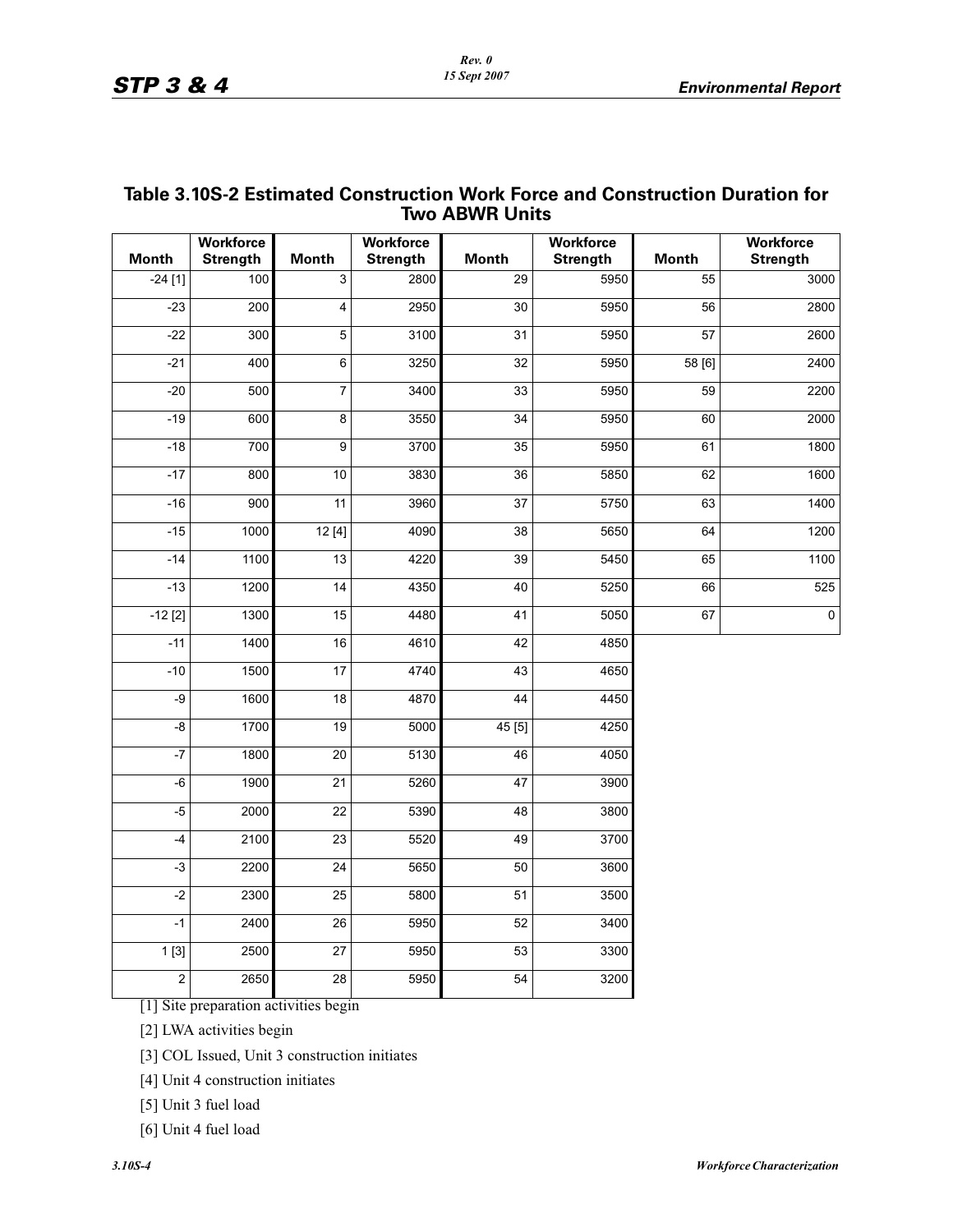

*Rev. 0 15 Sept 2007*